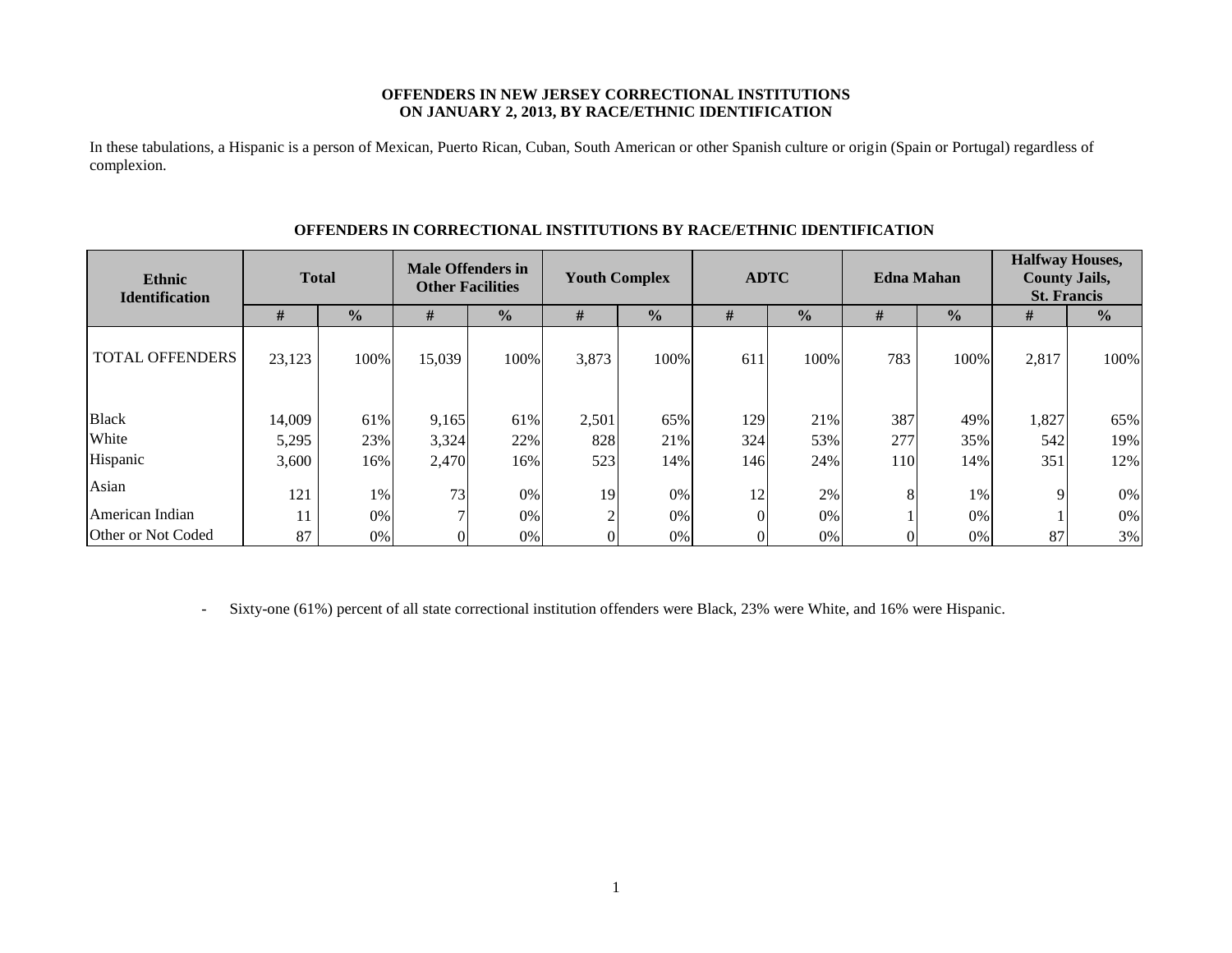| <b>Institution</b>   | <b>Total</b> | <b>Black</b> | White | <b>Hispanic</b> | Asian          | American<br>Indian | Other or<br><b>Not Coded</b> |
|----------------------|--------------|--------------|-------|-----------------|----------------|--------------------|------------------------------|
|                      |              |              |       |                 |                |                    |                              |
| <b>Bayside</b>       | 1,162        | 758          | 210   | 190             | 4              | $\mathbf 0$        | $\mathbf 0$                  |
| Main                 | 100%         | 65%          | 18%   | 16%             | 0%             | 0%                 | 0%                           |
| <b>Bayside</b>       | 684          | 413          | 175   | 95              | 1              | $\mathbf 0$        | $\mathbf 0$                  |
| Farm                 | 100%         | 60%          | 26%   | 14%             | 0%             | 0%                 | $0\%$                        |
| <b>Bayside</b>       | 345          | 230          | 66    | 49              | $\mathbf 0$    | $\mathbf 0$        | $\mathbf 0$                  |
| Ancora               | 100%         | 67%          | 19%   | 14%             | 0%             | 0%                 | $0\%$                        |
| <b>Bayside Total</b> | 2,191        | 1,401        | 451   | 334             | 5              | 0                  | $\Omega$                     |
|                      | 100%         | 64%          | 21%   | 15%             | 0%             | 0%                 | 0%                           |
| <b>CRAF</b>          | 282          | 136          | 107   | 38              | 1              | $\mathbf 0$        | $\Omega$                     |
| <b>Jones Farm</b>    | 100%         | 48%          | 38%   | 13%             | 0%             | 0%                 | $0\%$                        |
| <b>CRAF</b>          | 642          | 359          | 186   | 94              | $\overline{2}$ | 1                  | $\mathbf 0$                  |
| <b>Reception</b>     | 100%         | 56%          | 29%   | 15%             | 0%             | 0%                 | 0%                           |
| <b>CRAF Total</b>    | 924          | 495          | 293   | 132             | 3              | 1                  | $\overline{0}$               |
|                      | 100%         | 54%          | 32%   | 14%             | 0%             | 0%                 | 0%                           |
| <b>East Jersey</b>   | 1,378        | 886          | 230   | 259             | 3              | $\mathbf 0$        | $\Omega$                     |
| <b>Main</b>          | 100%         | 64%          | 17%   | 19%             | 0%             | 0%                 | 0%                           |
| <b>East Jersey</b>   | 113          | 79           | 19    | 14              | 1              | $\mathbf 0$        | $\overline{0}$               |
| Camp                 | 100%         | 70%          | 17%   | 12%             | 1%             | 0%                 | 0%                           |
| <b>East Jersey</b>   | 1,491        | 965          | 249   | 273             | 4              | $\mathbf 0$        | $\overline{0}$               |
| <b>Total</b>         | 100%         | 65%          | 17%   | 18%             | $0\%$          | 0%                 | $0\%$                        |

# **Prison Complex Offenders By Race/Ethnic Identification**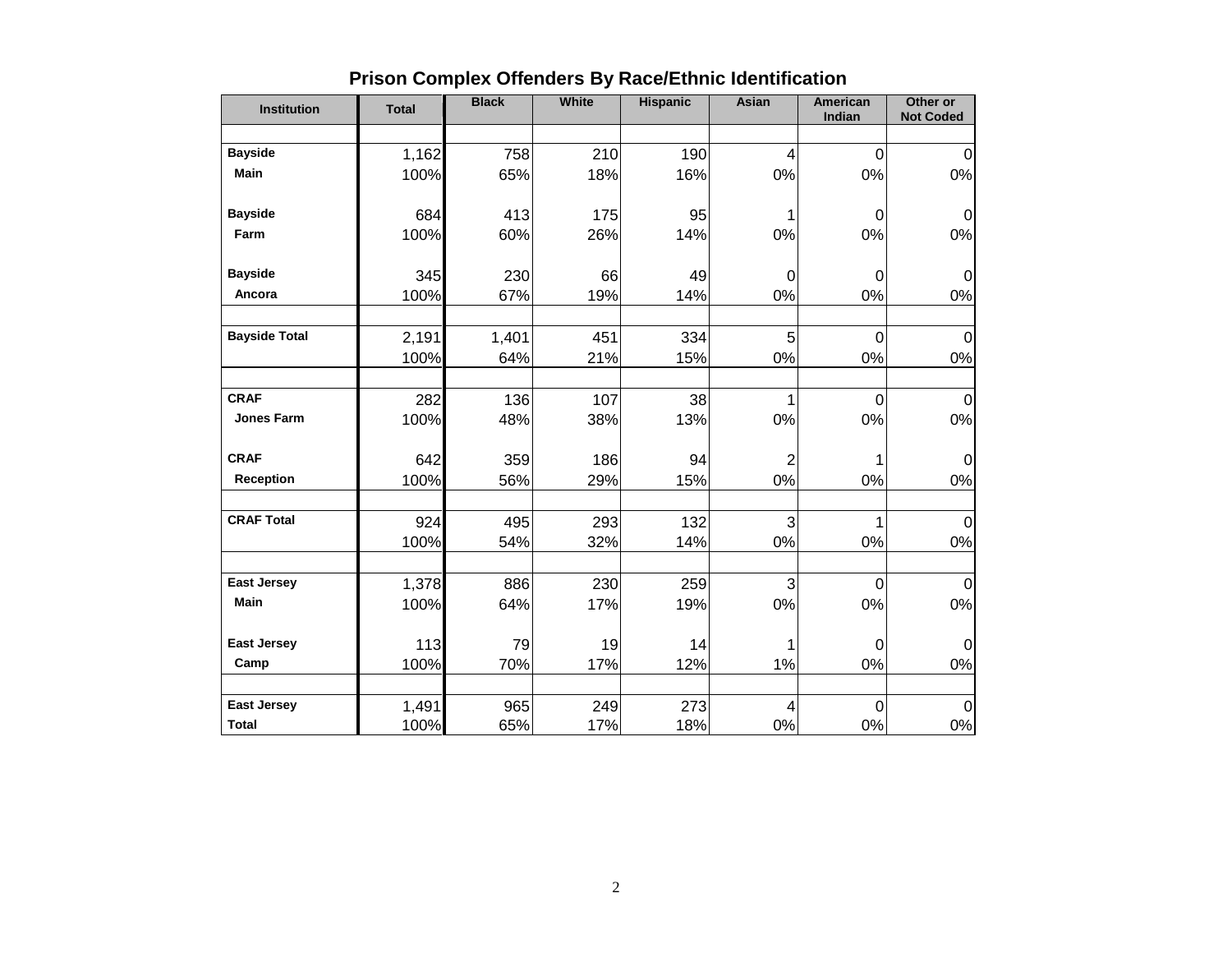| <b>Institution</b>                                  | <b>Total</b> | <b>Black</b> | White | <b>Hispanic</b> | Asian          | American<br>Indian | Other or<br><b>Not Coded</b> |
|-----------------------------------------------------|--------------|--------------|-------|-----------------|----------------|--------------------|------------------------------|
|                                                     |              |              |       |                 |                |                    |                              |
| <b>Midstate</b>                                     | 685          | 295          | 265   | 117             | 6              | $\overline{2}$     | $\Omega$                     |
|                                                     | 100%         | 43%          | 39%   | 17%             | 1%             | 0%                 | 0%                           |
| <b>NJ State Prison</b>                              | 1,860        | 1,224        | 352   | 266             | 17             | 1                  | $\Omega$                     |
|                                                     | 100%         | 66%          | 19%   | 14%             | 1%             | $0\%$              | 0%                           |
| <b>Northern</b>                                     | 1,886        | 1,197        | 289   | 393             | 7              | 0                  | 0                            |
| <b>Main</b>                                         | 100%         | 63%          | 15%   | 21%             | 0%             | $0\%$              | 0%                           |
| <b>Northern</b>                                     | 536          | 342          | 107   | 85              | $\overline{c}$ | 0                  | 0                            |
| <b>Ad Seg Male</b>                                  | 100%         | 64%          | 20%   | 16%             | 0%             | $0\%$              | $0\%$                        |
| <b>Northern Total</b>                               | 2,422        | 1,539        | 396   | 478             | 9              | 0                  | $\Omega$                     |
|                                                     | 100%         | 64%          | 16%   | 20%             | 0%             | 0%                 | 0%                           |
| <b>Southern</b>                                     | 2,042        | 1,279        | 477   | 279             | 7              | 0                  | $\Omega$                     |
|                                                     | 100%         | 63%          | 23%   | 14%             | 0%             | 0%                 | 0%                           |
| <b>South Woods</b>                                  | 3,424        | 1,967        | 841   | 591             | 22             | 3                  | 0                            |
|                                                     | 100%         | 57%          | 25%   | 17%             | 1%             | $0\%$              | 0%                           |
| <b>Subtotal</b>                                     | 15,039       | 9,165        | 3,324 | 2,470           | 73             | $\overline{7}$     | $\bf{0}$                     |
| <b>Male Offenders in</b><br><b>Other Facilities</b> | 100%         | 61%          | 22%   | 16%             | 0%             | $0\%$              | $0\%$                        |

# **Prison Complex Offenders By Race/Ethnic Identification**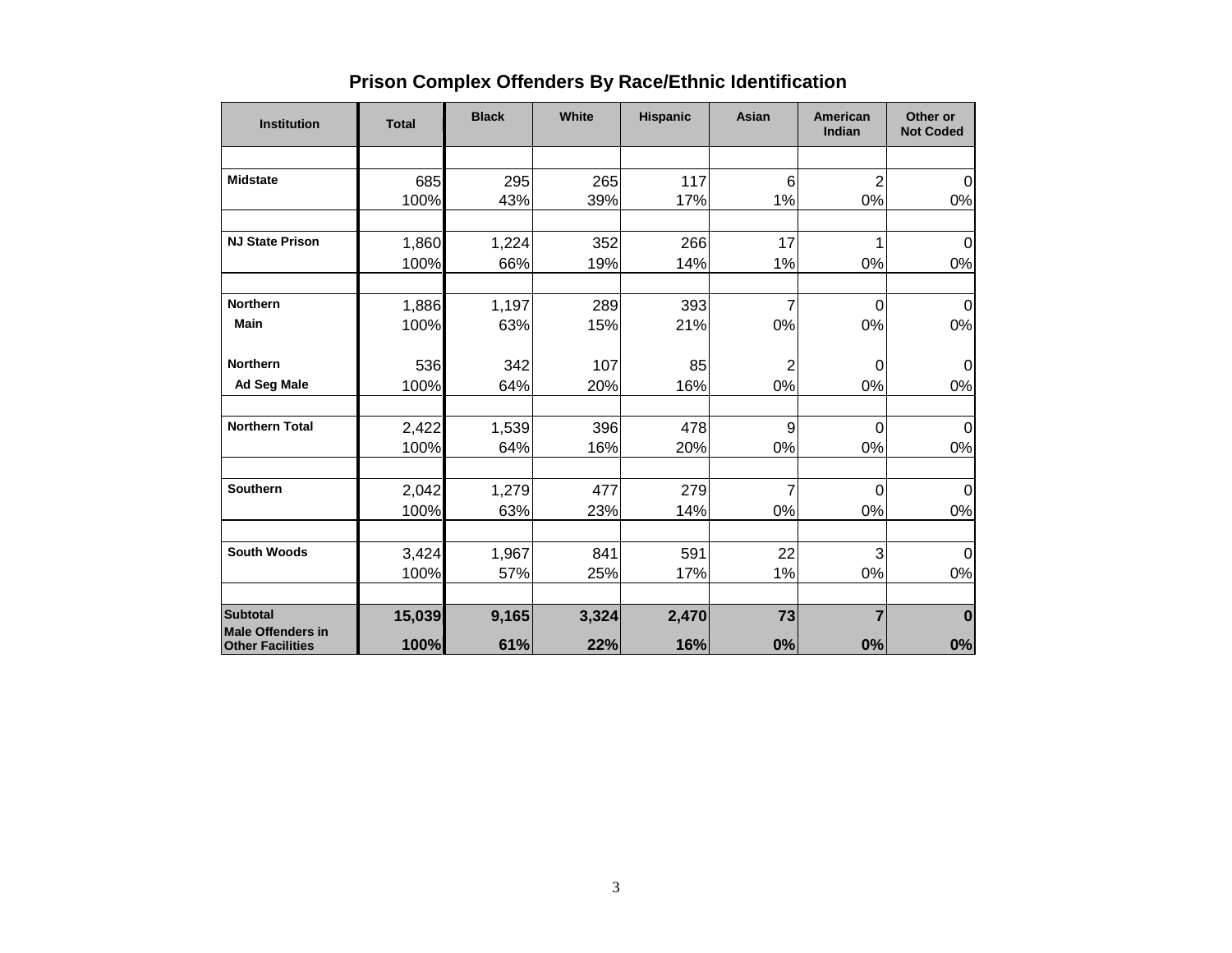| <b>Institution</b>    | <b>Total</b> | <b>Black</b> | White | <b>Hispanic</b> | Asian | American<br><b>Indian</b> | Other or<br><b>Not Coded</b> |
|-----------------------|--------------|--------------|-------|-----------------|-------|---------------------------|------------------------------|
|                       |              |              |       |                 |       |                           |                              |
| <b>ADTC</b>           | 611          | 129          | 324   | 146             | 12    | 0                         | 0                            |
|                       | 100%         | 21%          | 53%   | 24%             | 2%    | 0%                        | 0%                           |
|                       |              |              |       |                 |       |                           |                              |
| <b>Subtotal</b>       | 15,650       | 9,294        | 3,648 | 2,616           | 85    |                           |                              |
|                       | 100%         | 59%          | 23%   | 17%             | 1%    | 0%                        | 0%                           |
|                       |              |              |       |                 |       |                           |                              |
| <b>Mahan - Female</b> | 783          | 387          | 277   | 110             | 8     |                           | 0                            |
| Prison                | 100%         | 49%          | 35%   | 14%             | 1%    | 0%                        | 0%                           |
|                       |              |              |       |                 |       |                           |                              |
| <b>Total Prison</b>   | 16,433       | 9,681        | 3,925 | 2,726           | 93    | 8                         |                              |
| <b>Complex</b>        | 100%         | 59%          | 24%   | 17%             | 1%    | 0%                        | 0%                           |

# **Prison Complex Offenders By Race/Ethnic Identification**

## **ADTC MALE OFFENDERS IN OTHER FACILITIES FEMALE OFFENDERS**



White offenders comprised 53% of the offenders at ADTC.





The largest proportion of Black male offenders in a major facility was at New Jersey State Prison (66%).

The largest proportion of White male offenders at a major facility was at Midstate Correctional Facility (39%), ADTC excluded.

The largest proportion of Hispanic male offenders at a major facility was at Northern (20%), (ADTC excluded).

Black offenders comprised 49.4% of the population at Edna Mahan. This may be compared with Black offenders comprising 60.9% of the Male Offenders in Other Facilities.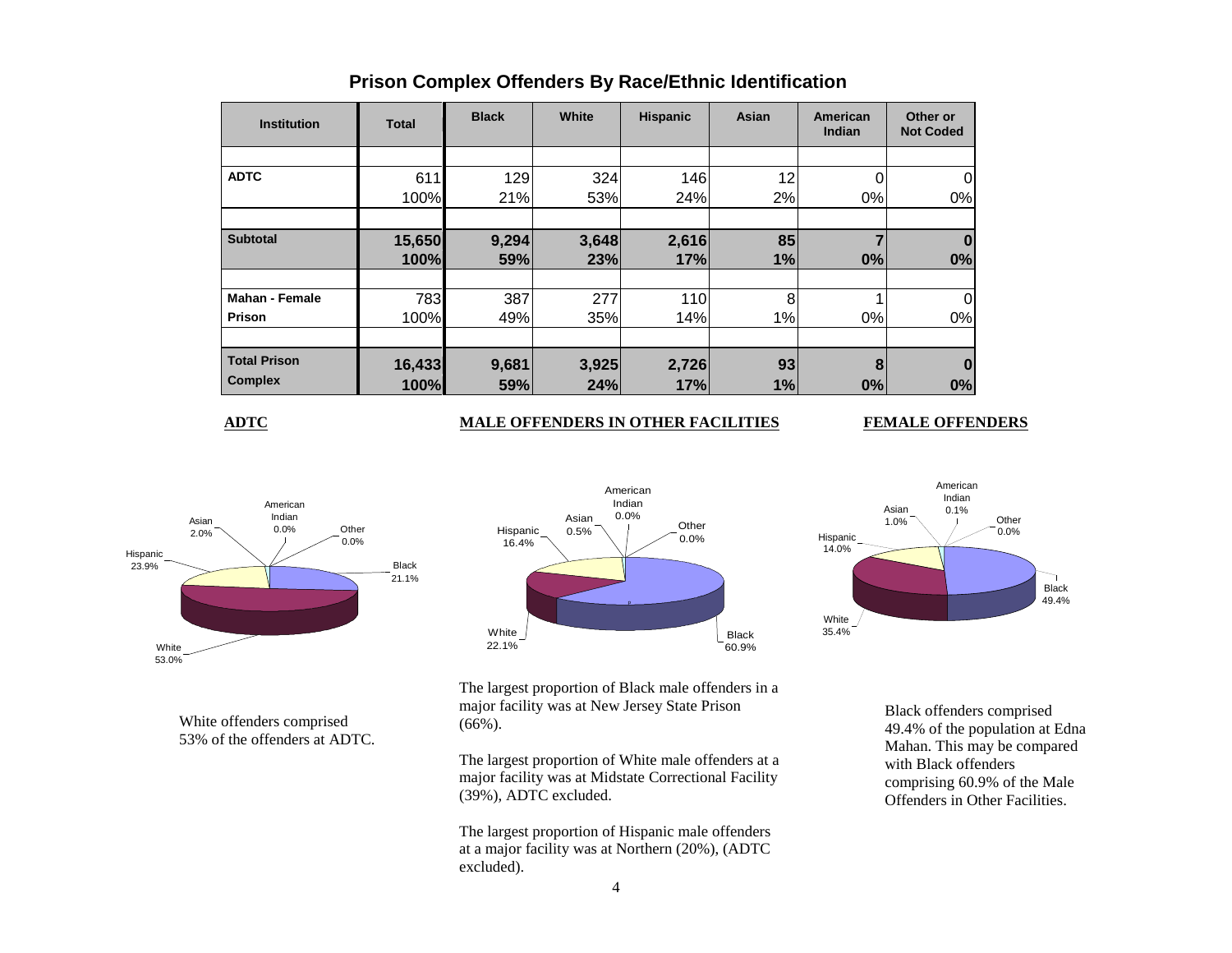| <b>Institution</b>         | <b>Total</b> | <b>Black</b> | White | <b>Hispanic</b> | Asian          | <b>American</b><br>Indian | Other or<br><b>Not Coded</b> |
|----------------------------|--------------|--------------|-------|-----------------|----------------|---------------------------|------------------------------|
|                            |              |              |       |                 |                |                           |                              |
| <b>Garden State</b>        | 1,786        | 1,188        | 339   | 247             | 12             | 0                         | $\overline{0}$               |
|                            | 100%         | 67%          | 19%   | 14%             | 1%             | 0%                        | 0%                           |
| Mountainview               | 1,043        | 597          | 313   | 125             | 7              |                           | 0                            |
|                            | 100%         | 57%          | 30%   | 12%             | 1%             | 0%                        | 0%                           |
| Wagner                     | 594          | 407          | 93    | 94              | $\overline{0}$ | 0                         | $\boldsymbol{0}$             |
| <b>Main</b>                | 100%         | 69%          | 16%   | 16%             | 0%             | 0%                        | 0%                           |
| Wagner                     | 289          | 199          | 47    | 43              | $\Omega$       | 0                         | $\Omega$                     |
| Ad Seg                     | 100%         | 69%          | 16%   | 15%             | 0%             | 0%                        | 0%                           |
| Wagner                     | 161          | 110          | 36    | 14              | 0              |                           | $\Omega$                     |
| <b>Minimum Units</b>       | 100%         | 68%          | 22%   | 9%              | 0%             | 1%                        | 0%                           |
| Wagner                     | 1,044        | 716          | 176   | 151             | $\mathbf 0$    |                           | $\mathbf 0$                  |
| <b>Total</b>               | 100%         | 69%          | 17%   | 14%             | 0%             | 0%                        | 0%                           |
| <b>Total Youth Complex</b> | 3,873        | 2,501        | 828   | 523             | 19             | $\overline{2}$            | $\bf{0}$                     |
|                            | 100%         | 65%          | 21%   | 14%             | 0%             | 0%                        | 0%                           |

# **Youth Complex Offenders By Race/Ethnic Identification**